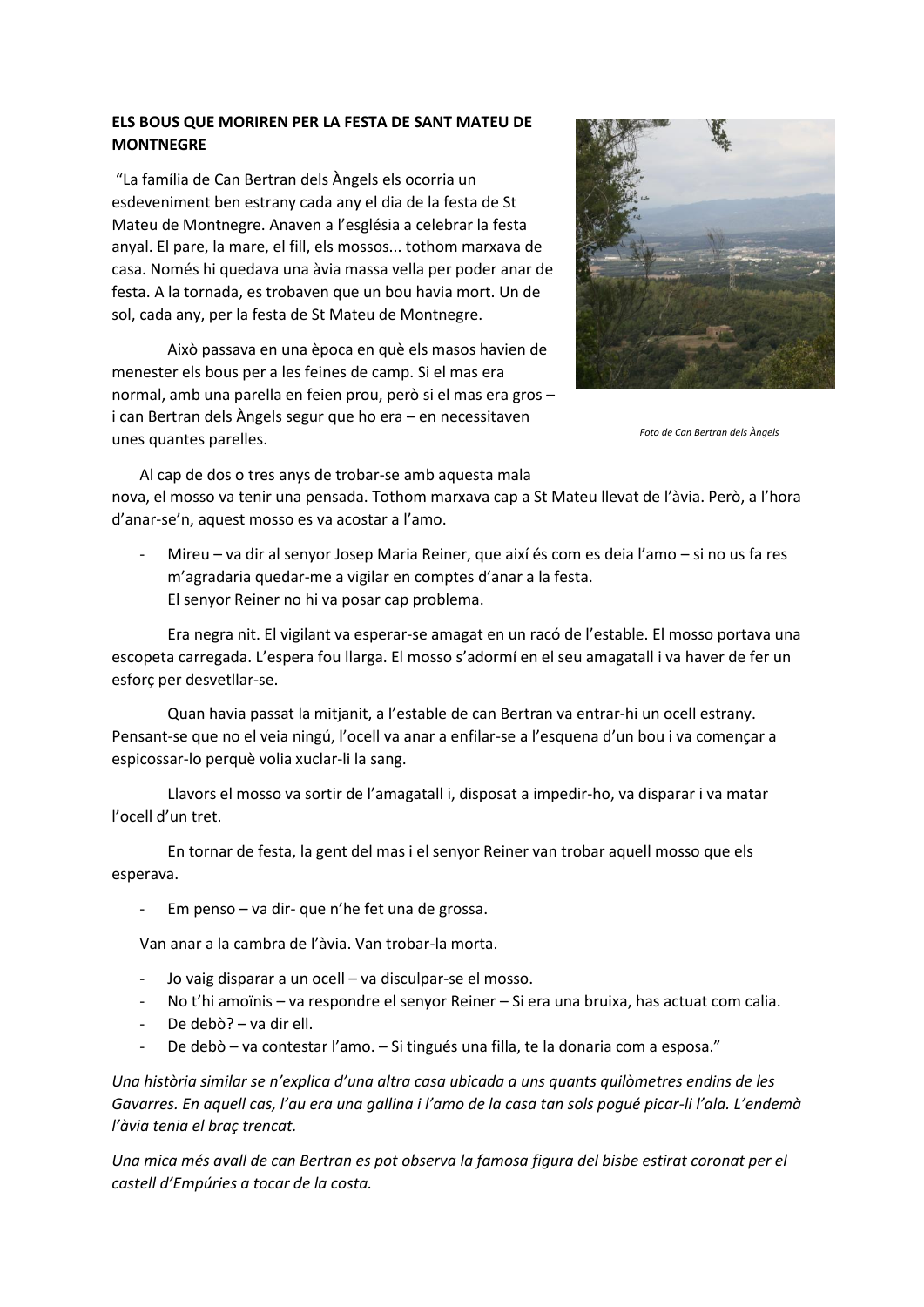## **LOS TOROS QUE MORÍAN PARA LA FIESTA DE SANTO MATEO DE MONTNEGRE**

A la familia de Can Bertran de los Ángeles les pasaba una cosa bien extraña cada año para la fiesta de Santo Mateo de Montnegre. Iban a la iglesia a celebrar la fiesta añal. El padre, la madre, el hijo, los mozos… todos marchaban de casa. Solo quedaba una abuela demasiado débil para poder ir. Al volver, se encontraban con que un toro había muerto. Uno solo, cada año, para la fiesta de Santo Mateo de Montnegre.

Eso pasaba en una época en que las masías tenían que tener toros para las faenas del campo. Si la masía era normal, con una pareja tenían suficiente pero si la masía era más grande – y Can Bertran de los Ángeles seguro que lo era – necesitaban unas cuantas parejas.

Después de dos o tres años de encontrarse con la misma mala noticia, el mozo tuvo una idea. Todos se iban hacia Santo Mateo en excepción de la abuela. Pero, a la hora de irse, el mozo de acercó al amo.



*Foto de Can Bertran de los Ángeles*

- Mirad – dijo al señor José María Reiner, que así era como se decía el amo – si no os causa ninguna molestia me gustaría quedarme para vigilar.

El señor Reiner no encontró ningún problema.

Era negra noche. El vigilante esperaba escondido en un rincón del establo. El mozo llevaba una escopeta cargada. La espera fue larga. El mozo se durmió en su escondrijo y tuvo que hacer un esfuerzo para despertase.

Cuando pasó media noche, en el establo de can Bertran entró un pájaro extraño. Pensándose que no lo veía nadie, el pájaro se subió a la espalda de un toro y empezó a picotearlo para chuparle la sangre.

Entonces el mozo salió de su escondrijo, disparó y mató al pájaro de un tiro.

En volver de la fiesta, la gente de la masía y el señor Reiner encontraron al mozo que los esperaba,

- Creo – dijo – que he hecho una de gorda.

Fue a la habitación de la abuela. La encontraron muerta.

- Yo disparé a un pájaro se disculpó el mozo.
- No te preocupes respondió el amo Si era una bruja, hiciste como debías.
- ¿En serio? dijo él.
- Enserio contestó el amo Si tuviera una hija, te la daría como esposa.

*Una historia similar se cuenta de otra casa situada a unos quilómetros más adentro de las Gavarras. En ese caso, el pájaro era una gallina y el amo solo alcanzó pegarle en el ala. Al día siguiente, la abuela tenía el brazo roto.*

*Un poco más abajo de Can Bertran se puede observar la famosa figura del obispo estirado coronado por el castillo de Empúries a tocar de la costa.*